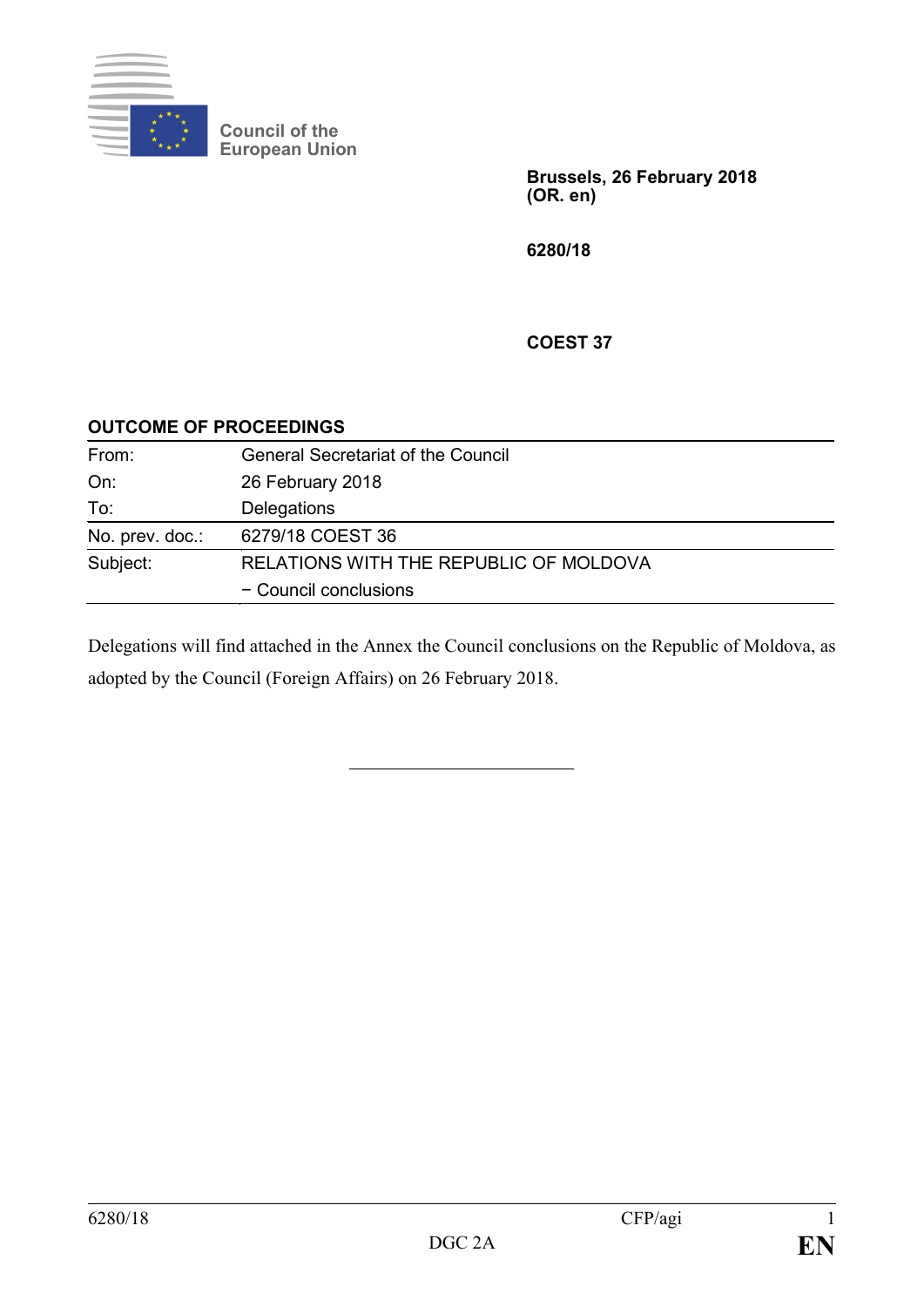## **COUNCIL CONCLUSIONS ON THE REPUBLIC OF MOLDOVA**

## **Foreign Affairs Council, 26 February 2018**

- 1. The Council reaffirms its commitment to strengthening political association and economic integration between the European Union and the Republic of Moldova by working in close partnership on the basis of the Association Agreement that entered into force in July 2016. The European Union remains committed to supporting progress in reforms which are needed to reap the benefits of the Association Agreement, including the Deep and Comprehensive Free Trade Area, to the citizens of the Republic of Moldova.
- 2. Following the Council Conclusions of February 2016, the authorities of the Republic of Moldova adopted several legislative initiatives related to the priority reform areas identified in the Council Conclusions. Acknowledging the reform steps already taken by the Republic of Moldova, the Council highlights that it is crucial that the reforms started in 2016 are implemented. The Council recalls that EU assistance to the Republic of Moldova is based on strict conditionality, and is linked to satisfactory progress in reforms.
- 3. The Council recalls that the objective of its efforts to assist the Republic of Moldova is to achieve tangible improvements in the lives of the citizens of the Republic of Moldova.
- 4. The Council recalls that structural reforms are crucial in order to enable growth, create jobs and reduce poverty. The Council expects the Republic of Moldova to continue with its overall reform process and enhance it in line with the commitments undertaken under the Association Agreement and recalls that the revised Association Agenda, setting out 13 key priorities for reform actions for 2017–2019, should serve as practical guidance. The European Union will continue to strengthen coordination and monitoring of support to the reform process in the Republic of Moldova.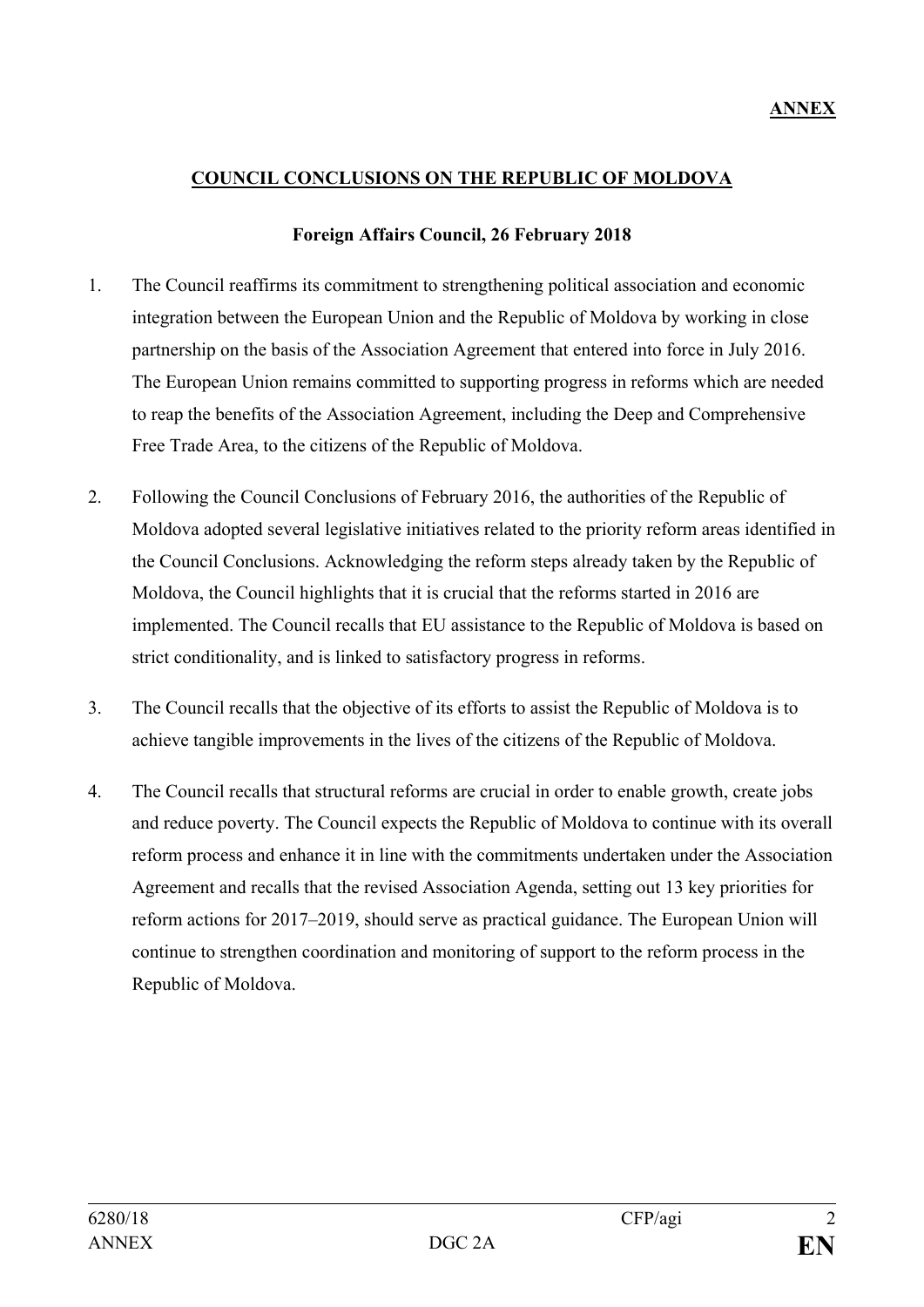- 5. The Council acknowledges the constructive contribution made by the Republic of Moldova to the Eastern Partnership Summit of 24 November 2017 and encourages the Republic of Moldova to continue contributing to the achievement of the 20 deliverables for 2020.
- 6. The Council recalls the importance of respecting effective democratic mechanisms, including a multi-party democratic system, the rule of law and respect for human rights. The Council welcomes the adoption of the Action Plan on the consolidation of interethnic relations.
- 7. The Council regrets that the new electoral law did not address some of the key recommendations of the Joint Opinion of the Council of Europe Venice Commission and the Organisation for Security and Cooperation in Europe/Office for Democratic Institutions and Human Rights. The Joint Opinion referred *inter alia* to the lack of consensus on the proposed reform and to the risk that majoritarian candidates may be influenced by businesspeople or other actors who follow their own separate interests. The consequences of the new electoral system should be thoroughly and closely monitored during the electoral process, including during the campaign, on Election Day and the period thereafter, with respect to their impact on democracy in general and on the multi-party system in particular. Transparent, inclusive and credible elections at central and local level are of key importance.
- 8. The Council also recalls the importance of following all the pending recommendations of the Council of Europe Venice Commission and the Organisation for Security and Cooperation in Europe/Office for Democratic Institutions and Human Rights including those on party financing and campaign financing.
- 9. For all reforms to be successful and sustainable, the Council reiterates the importance of enhancing relations with civil society. The Council strongly encourages the authorities of the Republic of Moldova to involve civil society in the decision making process. The inclusive engagement of civil society is essential to a democratic, resilient and prosperous state.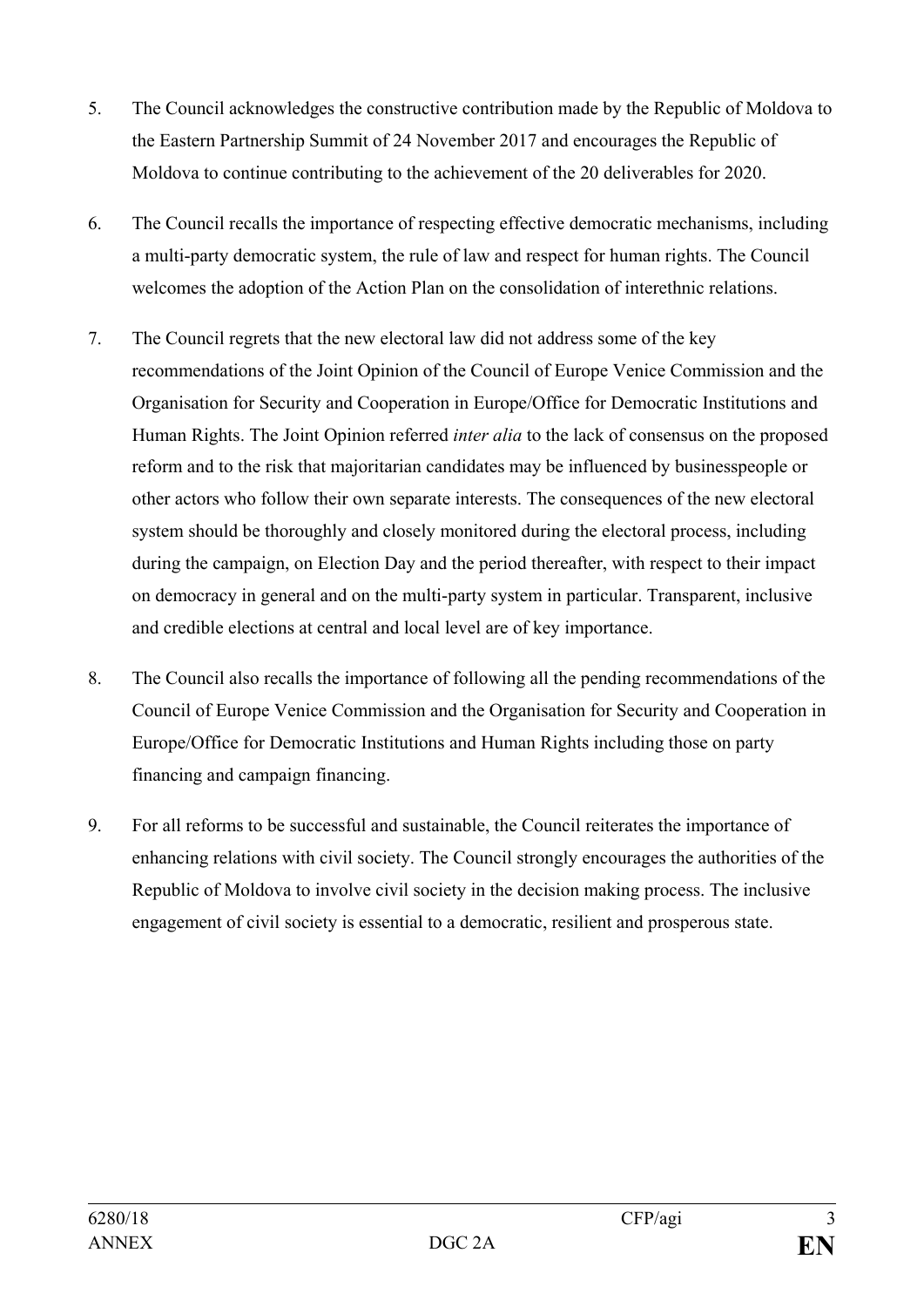- 10. A prerequisite for a democratic society is media freedom and pluralism. In this context, as a first step to guarantee these freedoms, the Council urges the Republic of Moldova to pursue the long overdue comprehensive reform of the audiovisual code that would enhance transparency and competition in the sector, with a view to addressing the concentration of media ownership, guaranteeing media freedom and pluralism, creating a business environment conducive for the activity of independent media outlets and offering high quality information to its citizens. As regards the recent amendments to the audiovisual code, the European Union acknowledges that disinformation and propaganda can have considerable negative effects, but it also notes that the measures adopted should be necessary, proportionate and in conformity with the relevant international law provisions, in order not to curtail media freedom or hinder access to information.
- 11. The Council welcomes the effective implementation of the short-term visa-free regime, underlining the enhanced possibilities for people-to-people contacts since its entry into force and calls on the Republic of Moldova to continue making the necessary efforts to continuously fulfil the visa liberalisation benchmarks and to inform its citizens on the rights and obligations entailed in visa-free travel. Referring to the Commission's First Report under the Visa Suspension Mechanism from December 2017, the Council recalls that further special attention needs to be paid to the continuous fulfilment of the anti-corruption and anti-money laundering benchmarks by taking immediate actions.
- 12. The Council is convinced that renewed efforts should be urgently dedicated to a more decisive fight against corruption with tangible results that should be also accompanied by a thorough reform of the judiciary, including the prosecution service. A functioning, independent, impartial, transparent and accountable justice system, a proven track-record of convictions for corruption (in particular high-level corruption) and respect for the rule of law are key elements to restore the trust of citizens of the Republic of Moldova in state institutions.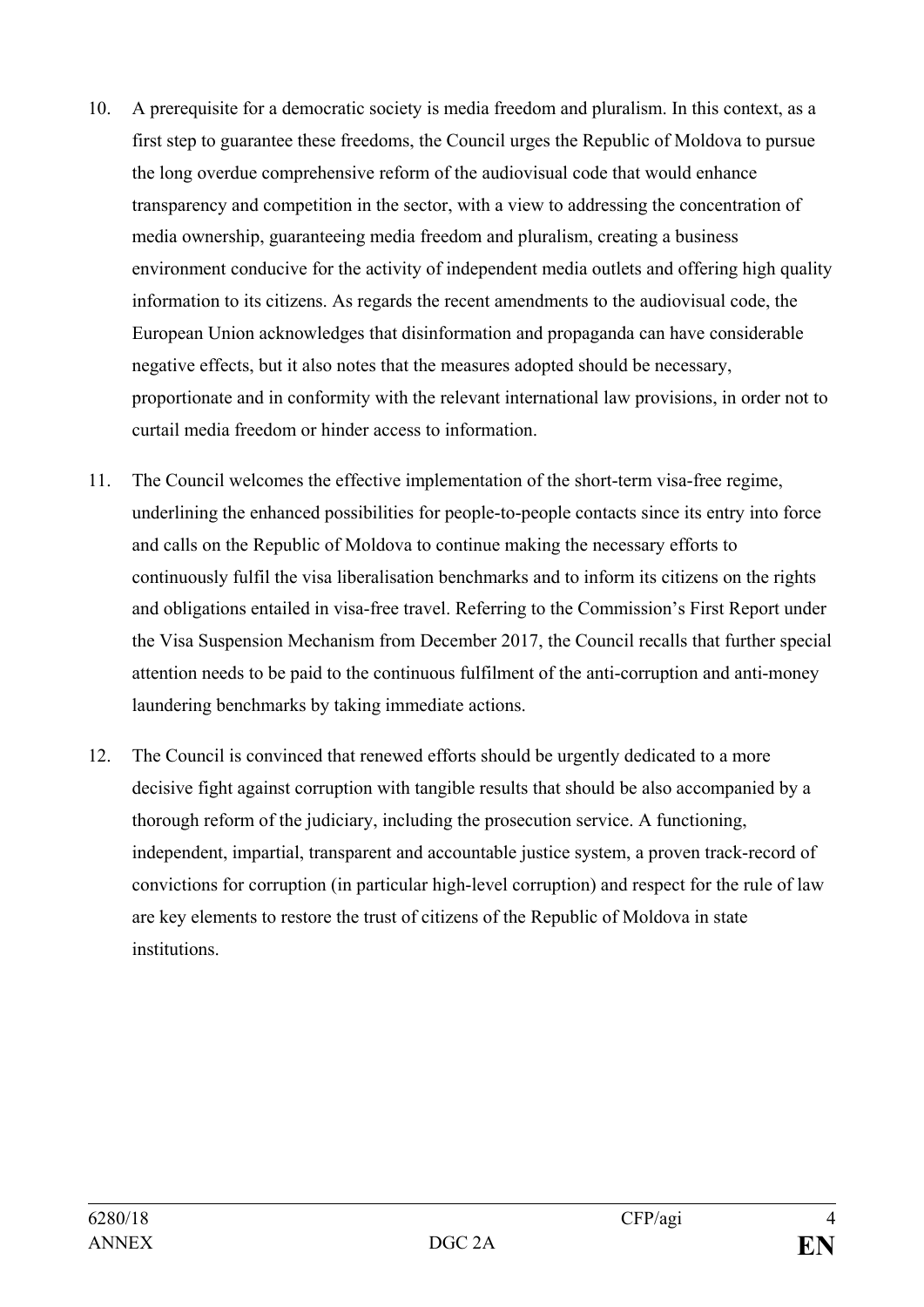- 13. Against this background, the Council draws attention to the importance of ensuring that law enforcement and the judiciary system function impartially, and expresses concern for cases of prosecution against some lawyers, judges and political opponents. The Council recalls that a selective use of law enforcement and selective justice undermine the rule of law and the public's respect and faith in the judicial system.
- 14. The Council urges again the authorities of the Republic of Moldova to ensure that the cases of massive banking fraud that were exposed in 2014 are made subject to a thorough, impartial and comprehensive investigation and prosecution, with a view to recovering the misappropriated funds and to bringing all those responsible to justice, irrespectively of any political affiliation. The Council welcomes the publication of a summary of the second Kroll report in December 2017. However, it continues to urge the authorities to pursue the investigations and to continue prosecutions of all those involved in the massive fraudulent schemes, in full respect for the rule of law.
- 15. The Council welcomes the recent appointments made within anti-corruption institutions and the adoption of an anti-money laundering law to bring the legislation in line with the current EU standards. With respect to the ongoing reforms, it will be crucial to ensure the implementation of the anti-money laundering legislation and to continue strengthening the operational capacities of the anticorruption bodies, to set up a functioning and effective mechanism for asset freezing, confiscation, management and recovery, to swiftly ensure a functioning asset declaration and verification system, and to underpin the independence of the anti-corruption institutions from undue influence. The Council also recalls the importance of swiftly setting up an autonomous office in charge of preventing and fighting money laundering, as well as developing and approving mechanisms for the sanctioning of violations of the anti-money laundering regime, identification and freezing of the suspicious transactions.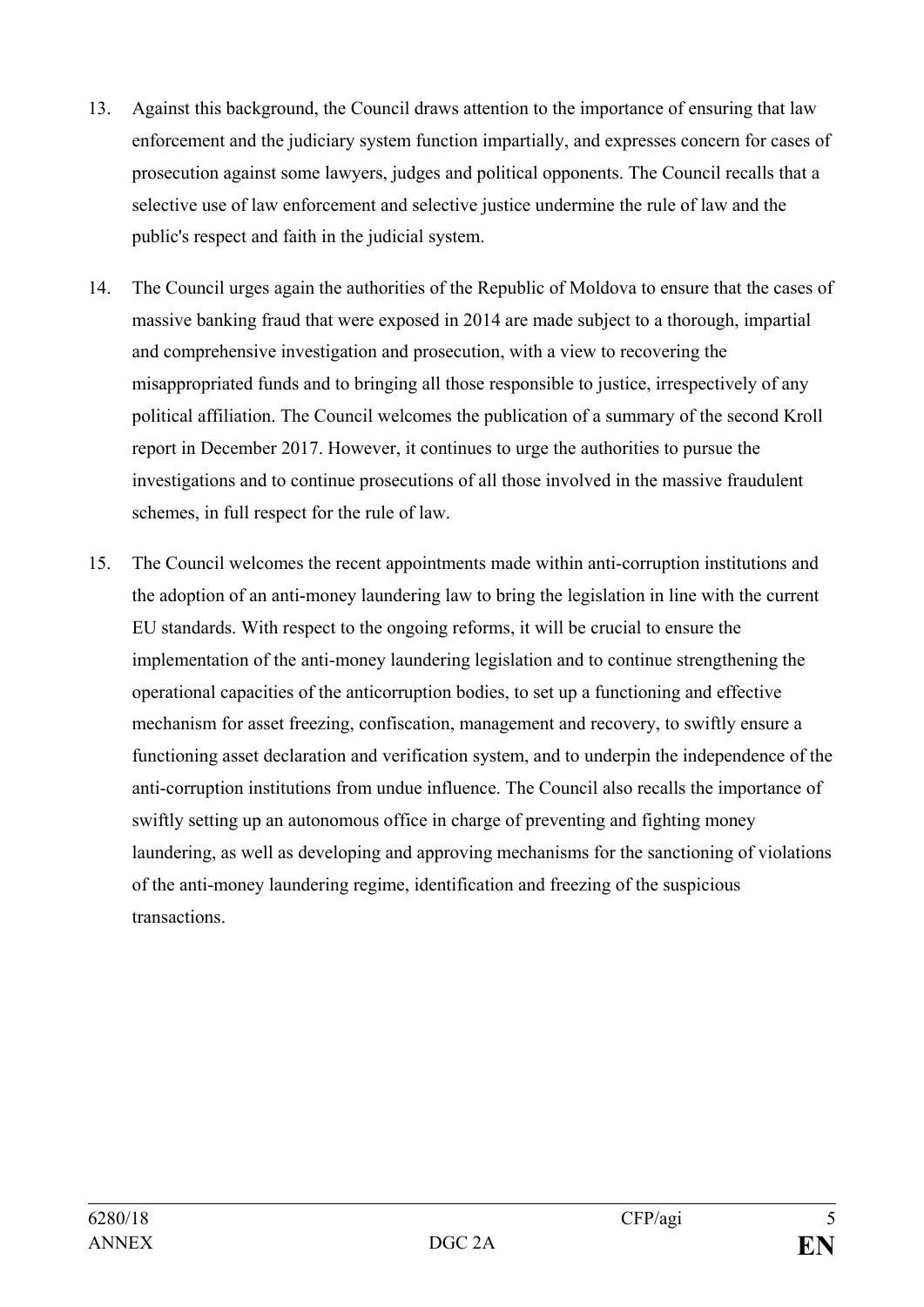- 16. The Council recalls the importance of continuing the implementation of the Public Administration Reform with a view to providing better services to citizens.
- 17. The Council welcomes the reforms aimed at ensuring macroeconomic and financial stability and restoring credibility with international donors, notably in the field of corporate governance in the financial sector, strengthening the independence and the supervisory powers of the National Bank. These reforms helped to restore economic and financial stability and were key to the conclusion and successful implementation of an agreement with the International Monetary Fund. The Council encourages the Republic of Moldova to pursue further reforms in order to address the significant remaining challenges, notably weak governance, politicisation of state institutions, systemic corruption, the need to improve the business environment and thereby enhance economic growth.
- 18. The Council welcomes the signature of the Memorandum of Understanding, Loan Facility Agreement and Grant Agreement on the Macro Financial Assistance in November 2017 and their ratification by the Parliament of the Republic of Moldova in December 2017.
- 19. The Council recalls that each payment under the Macro Financial Assistance programme will be subject to the fulfilment of the policy measures included in the Memorandum of Understanding and the respect of political preconditions.
- 20. The Council highlights the importance of taking steps to create a level-playing field for business in order to guarantee an attractive and stable investment climate, and to improve transparency and investment conditions while maintaining adequate controls and penalties for those infringing these areas. The Council notes that more efforts are needed to improve the business climate and to attract more foreign direct investments.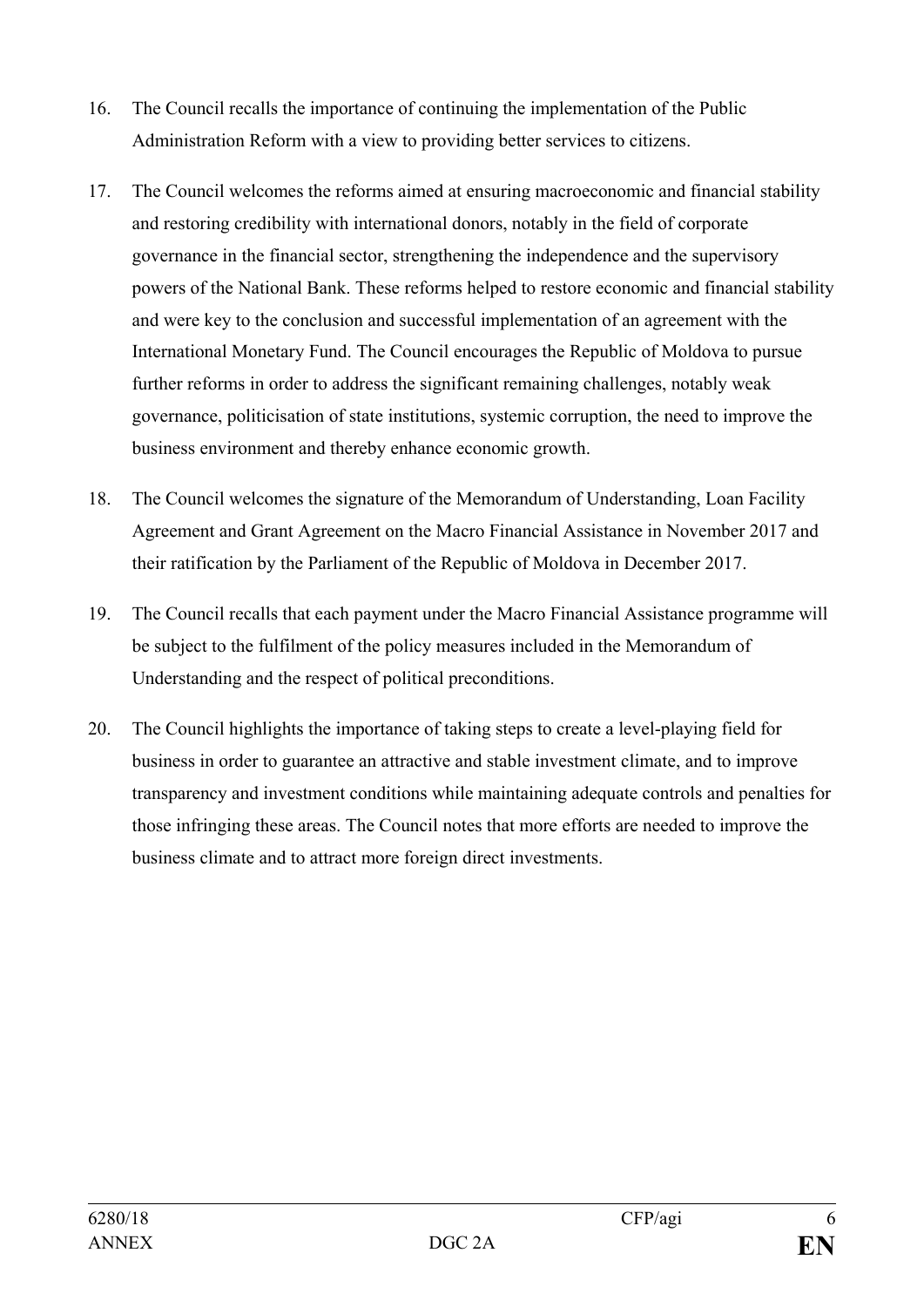- 21. The Council expects the Republic of Moldova to step up its reform efforts related to the implementation and enforcement of the Deep and Comprehensive Free Trade Area, including by strengthening the operational capacity and independence of the relevant institutions.
- 22. The Council recalls the importance of the effective enforcement of intellectual property rights protection, including the protection of Geographical Indications, in the Republic of Moldova, in line with the commitments undertaken under the Association Agreement.
- 23. The Council recalls the importance of strengthening competition and transparency in the energy sector, *inter alia* by ensuring the institutional and financial capacity for the energy regulator to continue the energy market reform. The Council urges the full respect of the Energy Community *acquis*, in particular as regards tariff-setting for energy distribution ensuring full cost recovery. The Council calls on the Republic of Moldova to complete the energy sector reform in line with the EU Third Energy Package, in particular regarding unbundling of gas and electricity transmission and distribution. The Council also calls for accelerating the implementation of interconnection projects, underlining their importance for energy security and diversification of energy supply and routes.
- 24. The EU reiterates its readiness to continue assisting the Republic of Moldova, based on concrete and satisfactory progress in all areas of reform and on strict conditionality. In this respect, the Council recalls the importance of making the best use of ongoing EU assistance, with a view to supporting the objectives of the Association Agreement, including the Deep and Comprehensive Free Trade Area, and improving the living conditions of the citizens of Republic of Moldova in a visible and tangible manner. Respect for commitments undertaken with the International Monetary Fund, substantive progress in the fight against corruption and in the reform of the justice sector, compliance with democratic principles and respect for human rights will be key elements for the outstanding disbursements of sectoral budget support. The Council also recalls the importance of following up on the September 2016 Court of Auditors report on EU assistance to the Republic of Moldova and of strengthening donor coordination with the Government of the Republic of Moldova in the context of Joint Programming.